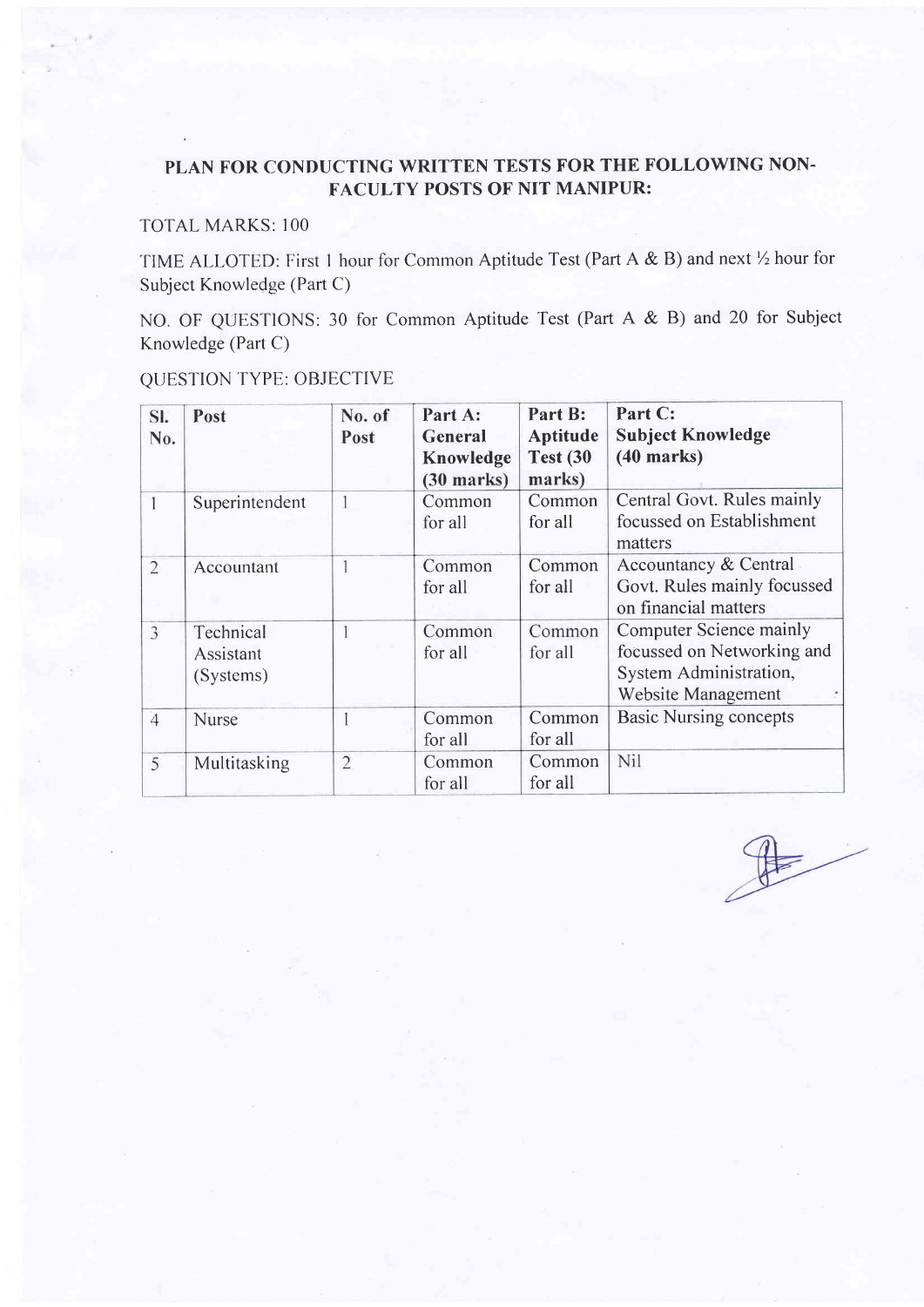# PART A: GENERAL STUDIES (common for all)

Questions are designed to test the candidate's general awareness of the environment around him and its applications to society. Questions are also designed to test knowledge of current events and of such matters of everyday observation and experience in their scientific aspect as may be expected of an educated person. The test will also include questions relating to India and its neighbouring countries especially pertaining to History, culture, Geography, Economic Scene, General Policy and Scientific Research, Computer Basics/ Knowledge

# PART B: APTITUDE TEST (common for all)

## General Intelligence

It would include questions of both verbal and non-verbal type.The test will include questions on Semantic Analogy, Symbolic operations, Symbolic/ Number Analogy, Trends, Figural Analogy, Space Oreintation, Semantic Classification, Venn Diagrams, Symbolic/ Number Classification, Drawing inferences, Figural Classification, Punched Hole/ patterned - folding and unfolding, Semantic Series, Figural Pattern - folding and completion, Numbers Series, Embedded figures, Figural Series, Critical Thinking, Problem Solving, Emotional Intelligence, Word Building. Social Intelligence, Coding and De-coding, other sub- topics, if any numerical operations

# **English Language**

Spot the error, Fill in the Blanks, Synonyms/Homonyms, Antonyms, Spelling/Detecting mis spelt words, Idioms and Phrases, one word substitution, improvement of sentences, Active passive voice of verbs, conversion into direct/ indirect narration, shuffling of sentence parts, shuffling of sentenccs in a passage, close passage, comprehension passage

# Quantitative Aptitude

#### Arithmetic

Numerical Reasoning: Number, ranking & Time sequence test, directions & distances, logical Venn Diagrams, arithmetic reasoning, blood relations, cubes & dice, coding and decoding test, inserting the missing characters, analytical reasoning, logical reasoning.

Fundamental Arithmetical Operations: Percentages, Ratio and Proportion, Square roots, averages, Interest (Simple and Compound), Profit and Loss, Discount, Partnership Business, Mixture and Alligation, Time and Distance, Time and Work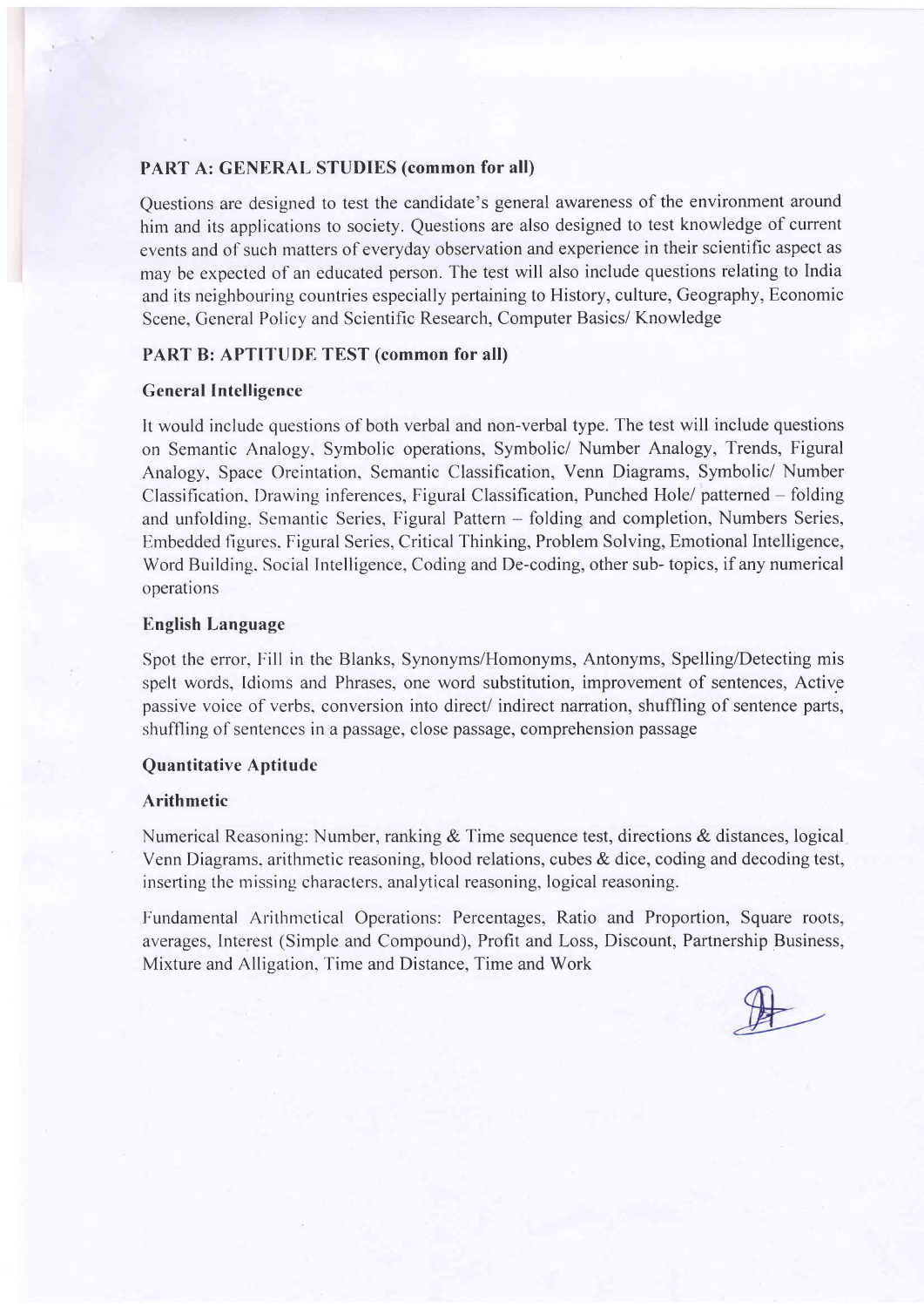# PART C: SUBJECT KNOWLEDGE

#### 1. Superintendent

Central Government Rules and Procedures:

- (a) Establishment matters covering creation of post, age relaxation for appointments, recruitment through employment exchange, recruitment by direct recruitment/ absorption/ deputation, probation on appointment, ad hoc appointment/ promotions, casual labour, medical examination on first appointment and domicile
- (b) Concessions in appointment covering post based roster, SC and ST, Socially and Educationally Backward Classes, Persons with disabilities, Ex- servicemen, sportsmen and compassionate appointments
- (c) General Financial Rules in relation to procurement and disposal of goods, procurement of services, contract management
- (d) Fundamental Rules and Supplementary Rules
- (e) TA and LTC Rules
- (f) CCS (Medical Attendance Rules)
- (g) CCS (Leave) Rules
- (h) CCS (Joining Time) Rules
- (i) General Office Management covering Rules for display of National Flag, Matyrs' Day, Attendance and Punctuality, Holidays of Govt. Offices, Noting and Drafting, Forms and Procedure of Communication, Secret and Confidential Records, Records Management, Security Instructions
- (j) Right to Information Act 2005 and Right to Information (regulation of Fee and Cost) Rules

# 2. Accountant

a) Accountancy: Maintenance of Cash Book, Preparation of Bank Reconciliation Statement, Posting of Ledger Accounts, Preparation of Trial Balance and Final Accounts, Principles of Auditing, Depreciation

b)Tally: Features of Tally, Ledgers and Group creations, Feeding Vouchers, Cash, Bank, Journal & Adjustment Entries, Bank Reconciliation, Trial Balance, Financial Statements & balance Sheet

# c) Knowledge of Central Government Rules and Procedures:

- (a) Income Tax and Service Tax Rules
- (b) General Financial Rules
- (c) TA and LTC Rules
- (d) CCS (Pension) Rules and New Pension Scheme
- (e) Provident Fund Rules
- (f) Gratuity Rules
- (g) CCS (Joining Time) Rules
- (h) Contingent expenditure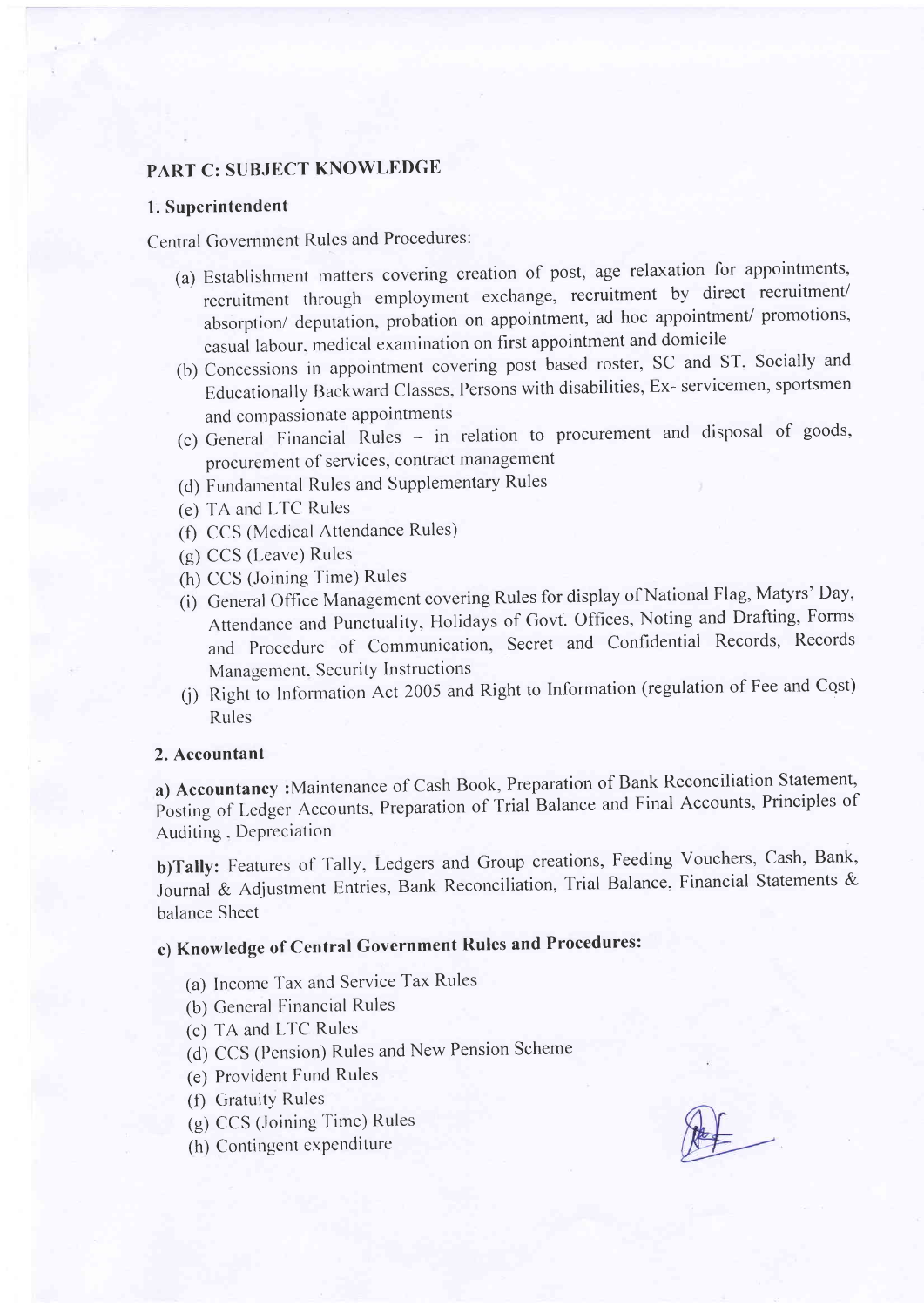#### 3. Technical Assistant(Systems)

#### Basics of Information TechnologY

Information Technology -its concept and scope. Computers for information storage, information seeking, information processing and information transmission. Elements of computer system, computer hardware and software; data -numeric data, alphanumeric data; contents of a program, processing. Computer organization, block diagram of a computer, CPU, memory. Input devices; keyboard, mouse etc; output devices; VDU and Printer, Scanner, Plotter. 6. Electrical requirements, inter-connections between units, connectors and cables. Secondary storage; magnetic disks - tracks and sectors, optical disk (CD and DVD Memory),primary and secondary memory: RAM, ROM, PROM etc., Capacity; device controllers. serial port, parallel port, system bus. Exercises on file opening and closing; memory management; device management and input -output (I/O) management with respect of windows. Installation concept and precautions to be observed while installing the system and software. Introduction about Operating Systems such as MS - DOS and Windows. Special features, various commands of MS word and MS-Excel. About the internet -server types, connectivity (TCP/IP, shell); applications of internet like:e-mail and browsing. Various Browsers like www (World wide web); hyperlinks; HTTP (Hyper Text TransferProtocol); FTP (File Transfer Protocol)

Basics of Networking - LAN, WAN, Topologies

#### Operating System

Basic features of OS, I/O devices, Single user and multi-user OS, I/O utilities, Multitasking OS, Various parts of OS, Loading of OS, Boot strapping, Different types of OS, Shell, File system, Software tools, Program translation sequence, Compilers & interpreters, Linkers, Loaders, Assemblers, Fundamentals of DOS and Windows 7, Process concept, Process scheduling, Types of schedulers, Scheduling and performance criteria. Scheduling algorithms, Inter process communication, Mutual exclusion, Semaphores, Critical section, Dead locks File concept, Directories, Disk organization, Disk space management methods, Linked list, Bit map, Disk allocation methods, Contiguous allocation, Non.contiguous allocation, Disk scheduling, Different scheduling algorithms, File protection, Passwords access groups.

Database: ER-model. Relational Model, Database design, Query Language (SQL), transactions and concurrency control. Relational Database Design: 1st, 2nd, 3rd, BCNF, 4th, 5th Normal forms. Transactions - Properties (ACID), States, Concurrent executions. Concurrency control- lockbased protocols -Locks. Data Definition in SQL: Data types, creation, Insertion, viewing, updation, deletion of tables, modifying the structure of tables, renaming, dropping of tables. Data constraints I/O constraints. Primary key, foreign key, Unique key constraints. Business rule constraint, Null, not null, check integrity constraints, Defining different constraints on table, ALTER TABLE Command

Computer Nefworks: ISO/OSI stack. LAN technologies (Ethernet, Token ring), Flow and error control techniques, Routing algorithms, Congestion control, TCP/UDP and sockets, IP(v4), Application layer protocols (ICMP, DNS, SMTP, POP, FTP, HTTP); Basic concept of hubs, switches, gateways, routers. Network security - basic concepts of public key and private key cryptography, digital signature, firewall.

Web technologies: HTML (basic to advance knowledge of HTML), XML, basic concept of clientserver computing. Overview of ASP.NET framework, Understanding ASP.NET Controls, Applications, Web servers, installation of IIS, Web forms, web form controls - server controls, client controls, web, forms & HTML, Adding controls to a web form, Buttons, Text Box, Labels, Checkbox, Radio Buttons, List Box. etc, Running a web Application, creating a multiform web project.

 $\frac{1}{2}$